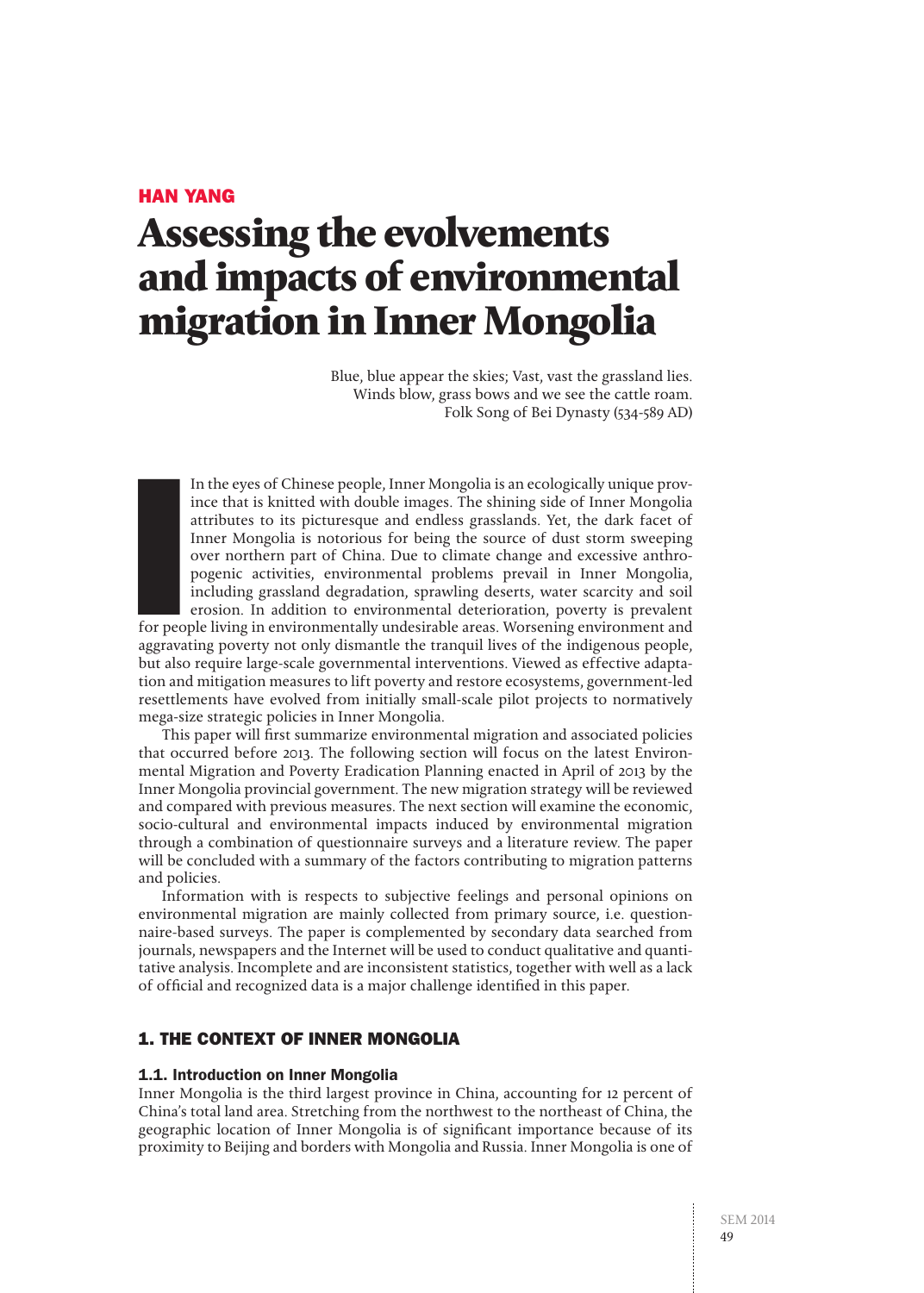the five autonomous regions of China due to large concentrations of ethnic populations, particularly the Mongols. While Inner Mongolia is home to 68.72% of the total Mongols in China, the Mongols only make up 17% of total population within Inner Mongolia. There are other ethnic groups residing in Inner Mongolia, for example Manchu and Evenki. Along with Mandarin, Mongolian is used as the second official language.

Inner Mongolia is known for its picturesque scenery, indigenous culture and peaceful lifestyle. In addition to vast coverage of grasslands, there is large variety of land types in Inner Mongolia. According to 2013 Inner Mongolia Chronicles, Inner Mongolia consists of 59.86% grassland, 16.4% forest, 7.32% cultivated land and 13.85% barren lands; consisting of sands, Gobi desert and gravels). The map of land cover map is shown in Figure 1. The abundance of grassland fosters the long-lasting tradition of herding and nomadic lifestyle of the Mongols and other ethnicities inhabiting in Inner Mongolia. Some Mongols and the Evenkis living in mountain areas also depend on forestry and hunting for subsistence. The huge reserves of coal, natural gas and rare earth proliferates the surge of extractive industry in Inner Mongolia, which exerts immense economic, social and environmental effects. Due to the vastness and diversities of the territory, weather conditions are varying dramatically from the forested and mountainous region of the east to the sand covered and desert area of the west. Due to low precipitation, the majority of Inner Mongolia is under semi-arid or arid climates except for small semi-humid areas in the far Northeastern region (Figure 2).

## 1.2. Environmental problems in Inner Mongolia

Inner Mongolia's susceptibility to environmental disruptions partially stems from its inherent climatic and geographic constraints of being dry, arid and landlocked. As presented in Figure 3, the majority of Inner Mongolia lies in No.1 and NO. 2 Ecologically Fragile Zones, meaning the ecosystem is not resistant to external disturbances and sensitive to population pressure and therefore has low capacity to support human settlement (Tan 2008). Aside from natural conditions, to large extent the speed and scale of environmental deterioration in Inner Mongolia is due to excessive human activities that exceed the carrying capacities of ecosystem. In recent decades Inner Mongolia face a wide range of environmental problems, among which desertification, rangeland degradation, soil erosion, drought and water scarcity are extremely detrimental.



#### Figure 1. Land Cover Map of Inner Mongolia

Source: Bagan & Yamagata 2009



Figure 2. Level of Precipitation in Inner Mongolia

Source: Meteorological Bureau of Inner Mongolia 2014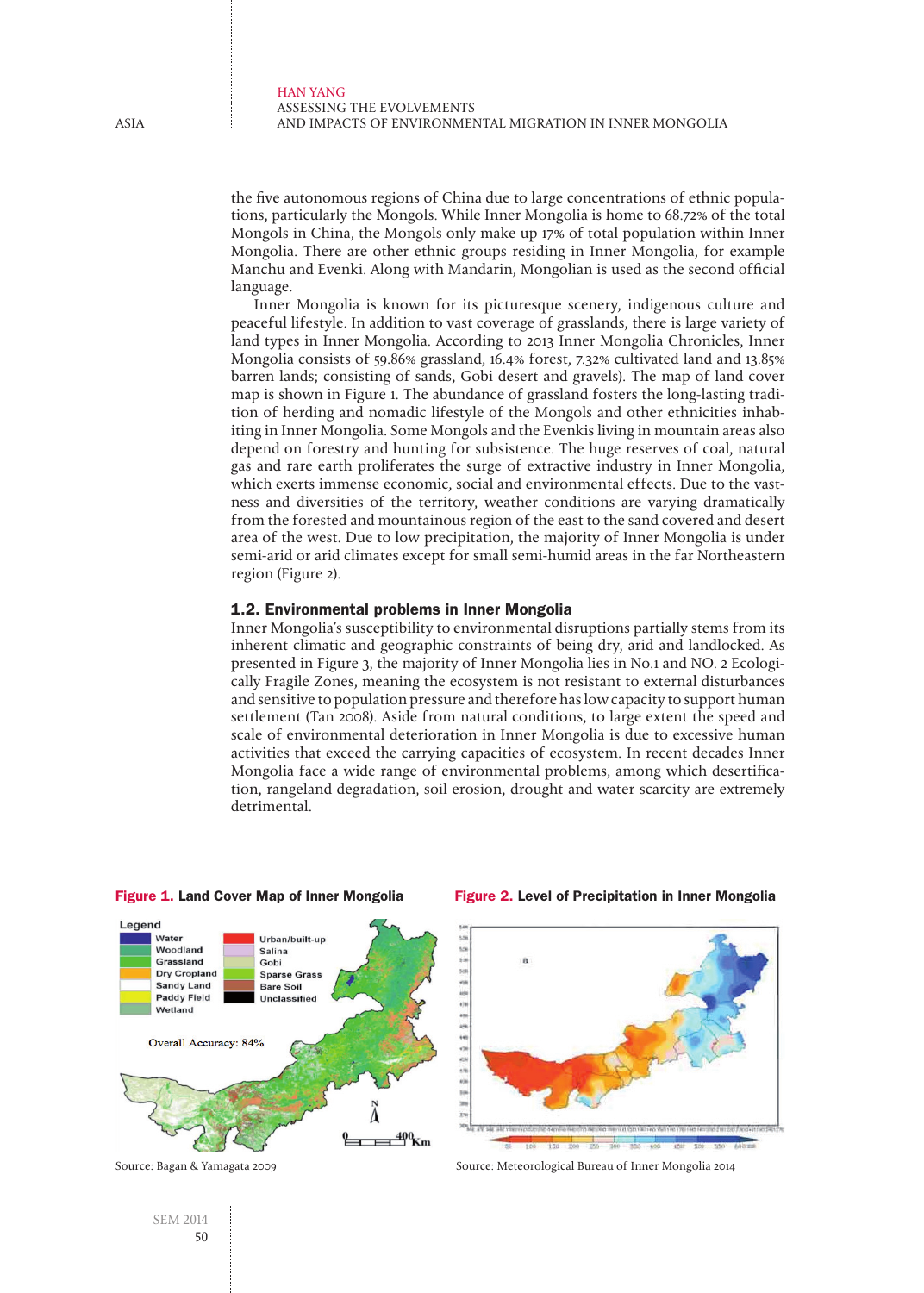

#### Figure 3. Distribution of Ecologically Fragile Zones in China

1. : Semi-arid and semi–humid areas in northern China. 2: Semi-arid areas in northwestern China) Source: Tan & Fei 2007

Inner Mongolia has been plagued by prolonged drought and water depletion in recent decades. Since the 1980s, the number of dry days per year has significantly increased. The 21<sup>st</sup> century has witnessed a rapid surge of dry weather spells in Inner Mongolia. 2005 has been recorded as the driest year in the past 50 years (Wang & Wu 2013). Population growth and economic development has resulted in soaring water consumption and overexploitation of water resources. Those problems lead to many consequences including dropped river runoffs, shrank lakes and declined underground water levels. The interplay of the ecosystem and water-related issues in return give rise to a series of other environmental problems, including soil erosion and land degradation.

Both the size and gravity of desertification of Inner Mongolia are the highest among all Chinese provinces. Since the 1990s, desertification has incrementally progressed throughout in Inner Mongolia. On average, desertification expands at the speed of 2,460 km2 /year (Liu & Zhao 2009). Up to the end of 2009, 52.2% of Inner Mongolia's territory has been considered as desertification, amounting to 6,177,700 km2 Forestry Bureau of Inner Mongolia 2011. Desertification and soil erosion have resulted in frequent dust storms, hazarding local economy, daily livelihoods and public health. Based on historical records, there was, on average, one big dust storm (10.8m/s ≤wind speed ≤ 24.4m/s, 200m ≤visibility≤ 500m) every three decades in the 2000-year time frame prior to 1949. Between 1950 and 1990, the frequency of large dust storms increased to once biennially. In the 1990s, Inner Mongolia and other cities experienced dust storms on yearly basis (Yi & Zhang 2011). Furthermore, extreme dust storms have extended to the entire northern China affecting up to 12 cities and provinces. Dust storms blew away loose sands and fine soil particles from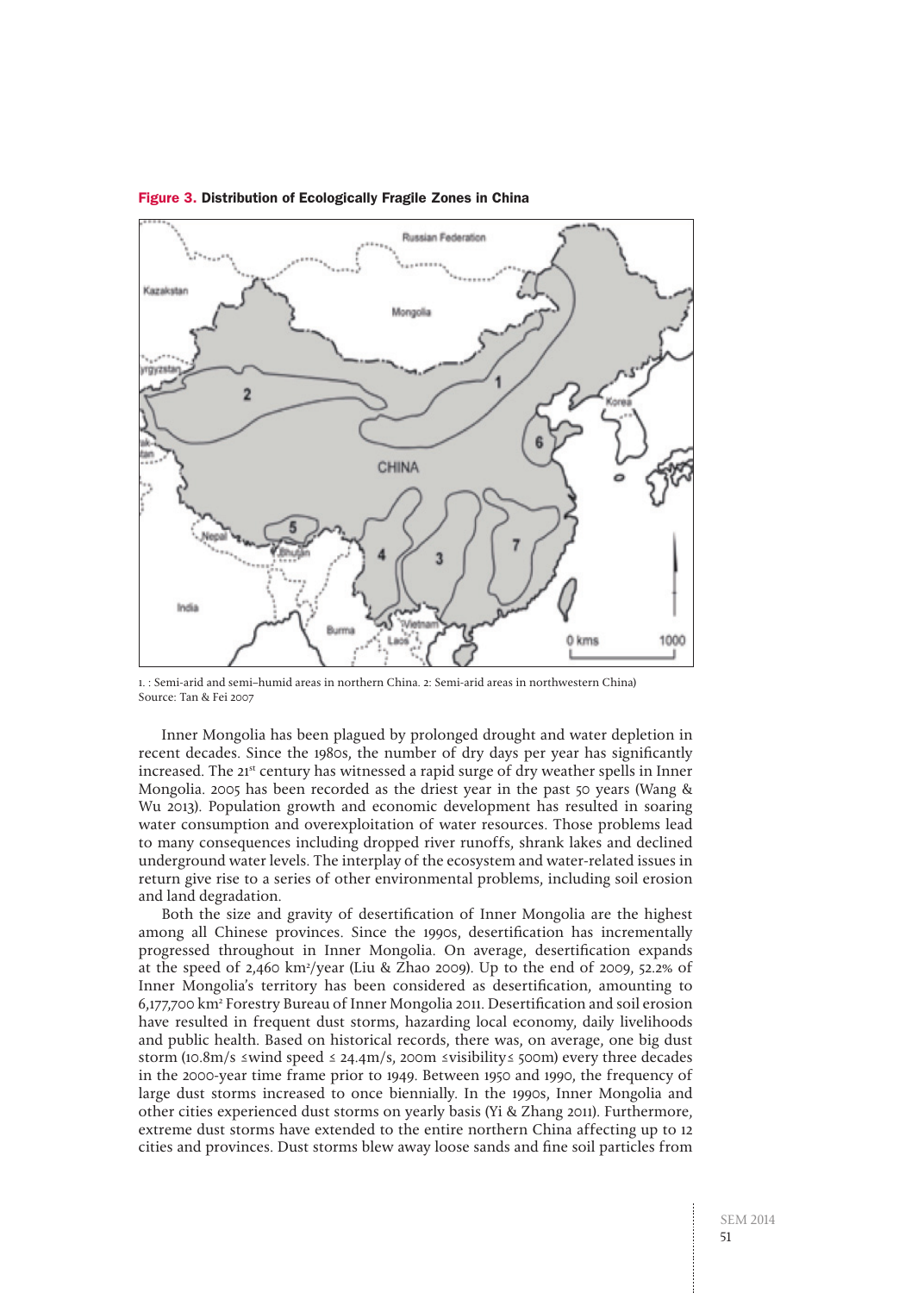Inner Mongolia, and 45.2% of those sands and soils were transported to Beijing and Tianjin, two of the most important and vibrant cities in China (Wang & Wu 2013). Dust storms produced from Inner Mongolia even transcended national territory reaching Japan and the Korean Peninsula. Yellow and dusty sky in Beijing was broadcasted worldwide, which partially triggered large-scale movements to curb dust storms and restore ecosystems in Inner Mongolia. Among various measures, relocating populations living in impoverished, fragile and harsh environments are widely used and highlighted by central, provincial and local governments. Environmental relocation and resettlement in China refers to moving populations inhabiting in ecologically fragile regions into areas with preferable environmental conditions (Wang 2013).

# 2. History of Environmental Migration in Inner Mongolia

# 2.1. Evolvement of environmental migration in Inner Mongolia

Historically, population movements between Inner Mongolia and the rest parts of China feature in inflows of Han Chinese from mainland cities to Inner Mongolia. As early as the Mongol-established Yuan Dynasty (1271-1368), thousands of Han people have been relocated to Inner Mongolia to take up farming according to History of Yuan. Immigration to Inner Mongolia increased again after the birth of new China for purposes of reclaiming the lands and building a new Inner Mongolia. At the onset of 2000, the Chinese Central Government's West Development strategy marked a new wave of immigration of Han people into Inner Mongolia (NDRC, 2000).

In contrast, the mobility of Inner Mongolia natives to other cities and provinces is less dynamic due to their unique lifestyle and reliance on pastures. However, the equilibrium has dramatically changed following the implementation of regional environmental migration projects.

The start of environmental migration in Inner Mongolia was mainly driven by rampant dust storms. At the turning point of the new millennium, Beijing and its adjacent regions were periodically attacked by dust storms blown from Inner Mongolia. Dust storms went beyond domestic concerns, and were put in the international spotlight because of 2008 Beijing Olympics Game. In 1998, the China State Council approved a "National Environmental Development and Plan" that required provinces located in the source zones of dust storms to strengthen environmental protections (The State Council 1998). The plan urgently requested limiting agricultural and grazing activities for the sake of restoring grasslands, forests and vegetation. In this context, Inner Mongolia government conceived and conceptualized the idea of environmental migration at the end of the 1990s. This prototype of future large-scale migration was initiated as small-scale pilot project. In 1998, Inner Mongolia embarked its first ecological emigration project with the intents to mitigate anthropogenic stress of the ecological systems in Yin Mountain. This 100-million yuan (16 million USD) project aimed at resettling 15, 000 people in three years (Chu & Meng 2006).

In May of 2001, the Inner Mongolia Provincial Government enacted 'Opinions On Implementing Environmental Migration and Poverty Alleviation Migration Projects', which initiated massive environmental migration in Inner Mongolia (IMDR, 2001) . Aligned with National 10<sup>th</sup> Fiver-Year Plan, this regulation included a 6-year migration plan to relocate and resettle 650, 000 people of environmentally fragile areas and who were afflicted by desertification, grassland degradation and soil and water erosions. It also required governments of all municipalities (leagues) and counties (banners) to draw up concrete and specific regional migration schemes. Inner Mongolia further reinforced its ecological reinstallation and migration efforts in 2002 in response to the Beijing-Tianjin Sand Source Control Project, in which Inner Mongolia was a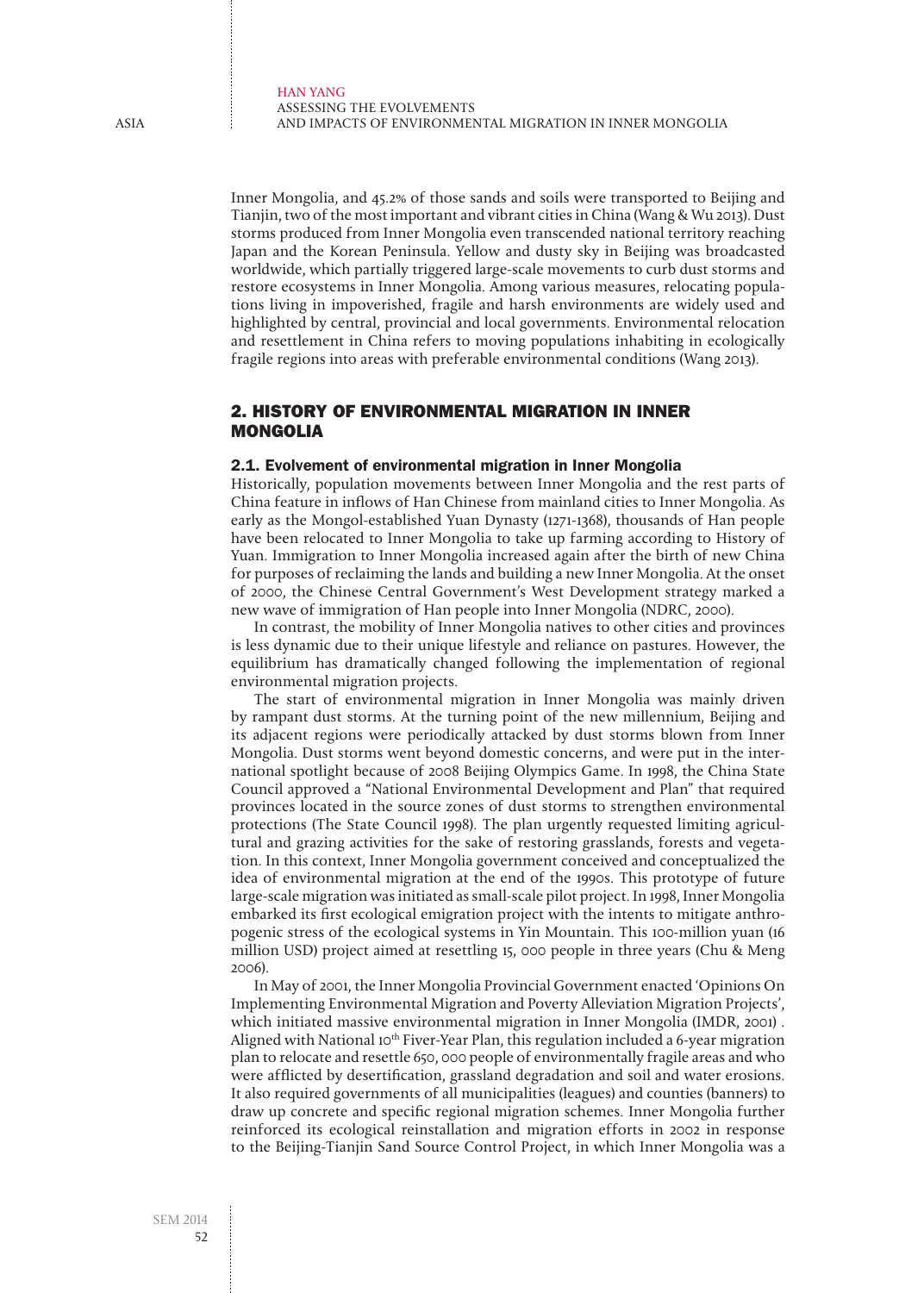major targeted region. In 2003, the "Grain for Green" resettlement swept across all of the Inner Mongolia administrative districts and prefectures affecting all 12 municipalities (leagues), 65 counties (banners), 101 towns and 2,412 villages. By the end of 2003, environmental settlers in Inner Mongolia had reached up to 290, 000 (Chu & Meng 2005).

In 2006, Inner Mongolia disclosed its Provincial 11th Five-Year Plan on Ecological Protection and Development (2006-2010). Significant attention and priority are given to rehabilitate ecosystems by re-vegetation, reforestation and re-plantation of farmlands and rangelands. Accordingly, the Provincial Five-Year plan spurred intensified environmental migration within Inner Mongolia. Between 2006 and 2010, Inner Mongolia has resettled in total 304, 000 environmentally displaced people.

In 2011, the Provincial 12<sup>th</sup> Five-Year on Ecological Protection Development Plan was launched to achieve ecological reinstallation by increasing forest and grassland coverage and alleviating grassland degradation. Strengthening environmental migration in pastures and forest areas are still defined as essential and effective measures in the Five-Year plan.

In 2013, the Inner Mongolia Provincial government rearticulated environmental resettlement policies by the enforcement of the 'Environmental Migration and Poverty Eradication Plans for Ecologically Fragile Zones**'**. This ambitious 5-year plan set the goals of moving 366, 842 people of 115, 724 households, out of environmentally vulnerable areas. Apart from adaptation to environmental degradation, Inner Mongolia's environment-induced resettlement has been integrated with poverty reduction measures since its naissance. The government's decision of incorporating poverty alleviation into migration schemes is based on the coincidence that the majority of the under-poverty-line population inhabits in environmentally undesirable and vulnerable areas. It is worthy to note that a significant portion of the affected populations are ethnic minorities, namely the Mongols who are distinguishably different with Han Chinese in term of lifestyle, culture, religion and language.

## 2.2. Official discourse of 2013 Environmental Migration Plan

Governance in China is, by and large, still characterized by top-down, command and control approaches, which indicates polices and plans are usually drawn at top levels. National policies are the most important signals for lower-level governments to follow up with detailed and correspondent action plans. Despite of the fact that Inner Mongolia has accumulated more than decade's environmental resettlement experience at provincial level, there are only two provincial official documents specific to environmental migration. Usually environmental migration is encompassed and merged in other national and provincial polices such as Beijing-Tianjing Sand Control and the Provincial Five-year Plan.

In addition to the 2001 version "Opinions on Implementing Environmental Migration and Poverty Alleviation Migration Projects", the latest provincial document is "Environmental Migration and Poverty Eradication Plans for Ecologically Fragile Zones" (hereafter referred to as the 2013 Plan) that took into effect in April of 2013 (IMDR, 2013). The 2013 Plan is the core guidance within the policy framework of environmental migration in Inner Mongolia. In order to understand further on the rationales behind Provincial Government's policy-making, the following subsections will review and summarize core components of 2013 Plan.

## The necessity of environmental migration

The 2013 plan summarizes the achievements of previous migration projects and recognizes the contribution of environmental migration in terms of livelihood improvement and food security. It also reminds governments of all levels within to have "sober and clear understanding" that Inner Mongolia is still a less developed province represented by low-level, unbalanced and uneven socio-economic development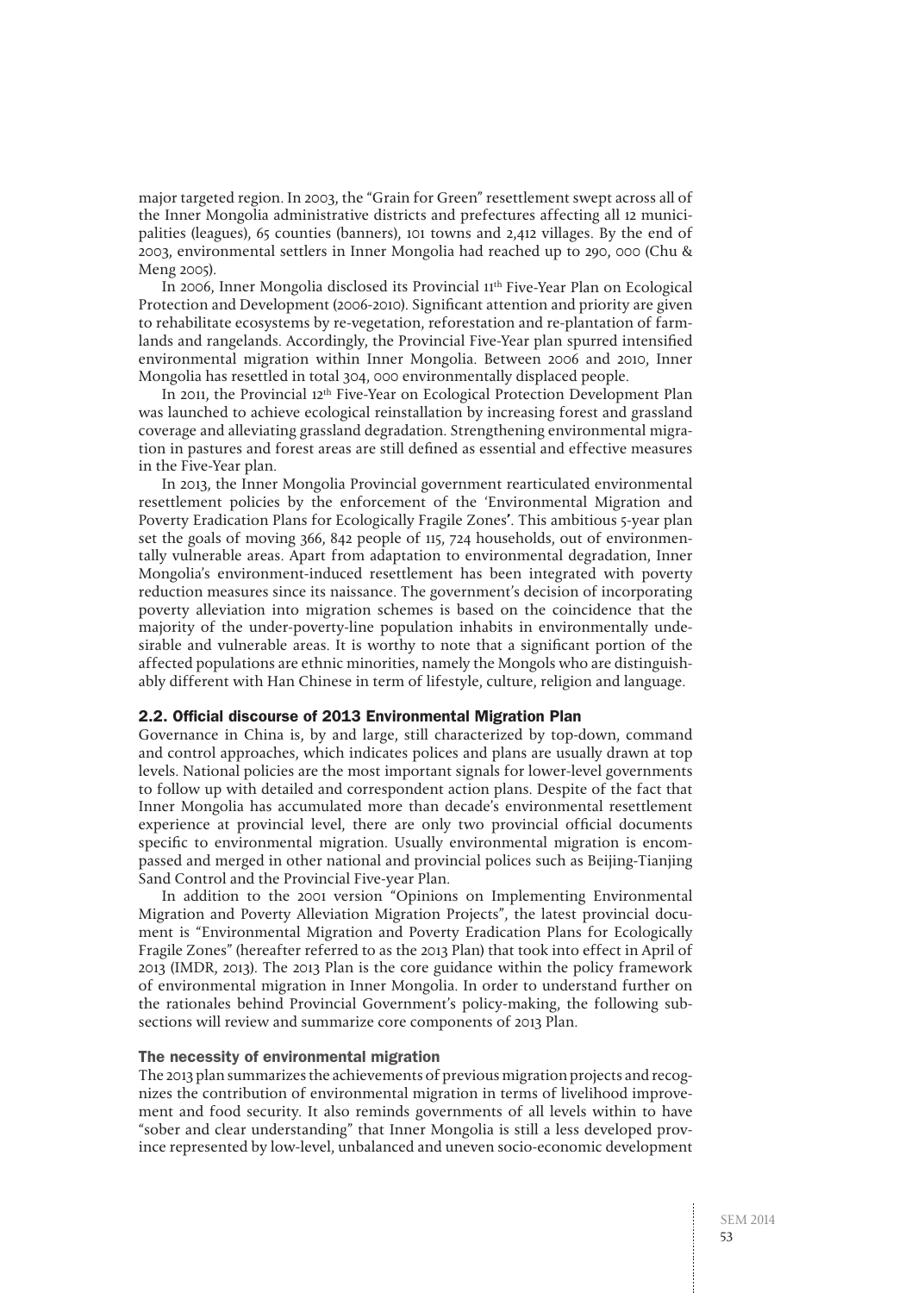(IMDR, 2013). 1.97 million people in Inner Mongolia live under the poverty line, but measures such as bolstering industries, labor force transferring and social relief are only able to alleviate the situations for a limited numbers of the population. Those conventional poverty reduction measures are unable to benefit people dwelling in deserts, mountains and desertification zones. In this regard, the provincial government believes that environmental resettlement surpasses other conventional measures because it is able to embrace ecological rehabilitation, livelihood improvement and poverty reduction into one policy set.

## Feasibility of environmental migration

The Inner Mongolia Provincial Government asserts that Inner Mongolia enjoys many opportunities and advantages, which have paved the foundations for carrying out environmental migration. Firstly, the Provincial Government has demonstrated strong political will and financial support to prioritize environmental and povertyreduction related migrations. Secondly, local people reveal desires of relocation for the sake of better lives and higher incomes. Additionally, Inner Mongolia has accumulated rich migration experiences since 1980s concerning methodologies, resettlement design, project management and fundraising. The existing policies and solutions are highly helpful for future migration work. Besides, Inner Mongolia teems with vast land and rich natural resources that enable to resettle migrants within the territory of Inner Mongolia. Last but not least, Inner Mongolia's progresses on GDP growth, fiscal capacities, public service and industrialization enhance the feasibility of large-scale migration projects.

## Fundamental principles

The 2013 Plan requires governments under provincial levels to outline sub-regional schemes and implementations in strict accordance with six fundamental principles, which are clearly stipulated in the Plan:

- i. Integrated and step-by-step implementation built on scientific research and close examination of local conditions.
- ii. Government-led, participatory and voluntary approach. Preconditioning on voluntary basis, government takes lead in designing, coordinating and organizing migration. Relevant agencies, social groups, private sectors and other civil society organizations are encouraged to collaborate to support and participate in migration and poverty reduction.
- iii. Be flexible, adaptable and innovative. Resettlement arrangements should be set according to local conditions and backgrounds of affected groups.
- iv. Oriented towards income boosting and resilience promotion.
- v. Be integrated, practical and efficient. Resources of various types must be mobilized and integrated to solve most pressing issues.
- vi. Environmental protection and sustainable development should be pivotal components. . Released lands in origin areas must be reclaimed for the purposes of ecosystem restoration and suppressing environmental deterioration.

#### Major objectives

The 2013 Plan spells out the objectives of new-round environmental migration projects in Inner Mongolia in the aspects of scale of migration, timeframe and socialeconomic goals. Between 2013 and 2017, the migration project aims to relocate 115, 724 households and 366**,** 842 individuals living in environmentally fragile agro-pastoral zones. This migration plan will be applied to all 12 municipals and leagues. Environmental migrants should be resettled into new destinations (towns and villages) that belong to the same administrative divisions with the areas of origin.

All migration projects will finish at the end of 2017, with the goal of improving lives of environmental migrants. Specialized farming and livestock raising will be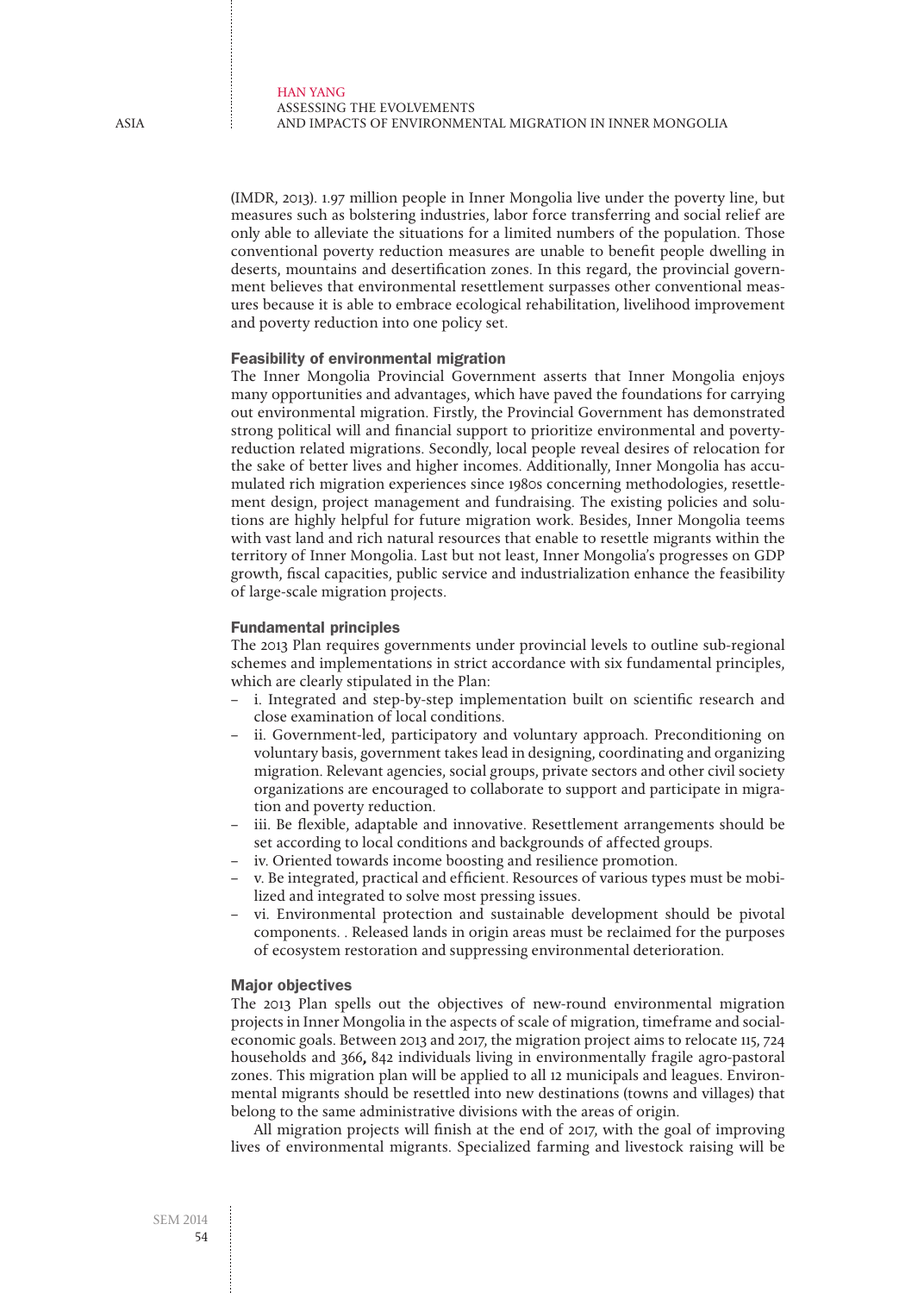the fundamental economic activities for sustaining subsistence and eradicating poverty. Supplementary but important sources of income will be transferring the existing labor force (mainly farmers and herders) to waged and contract workers. Ultimately, the goal set for the end of 2020 is launching into a moderately well-off society (or Xiaokang Society, referring to Chinese national economic policies to build up a society where people are moderately well-0ff and middle class), where migrants' incomes and public service will reach or above provincial average.

Criteria for the indentification of areas of origin and of destination

|                             | <b>Areas of Origin</b>                                                                                                                                                                                          | <b>Areas of Destinations</b>                                                                                                       |  |
|-----------------------------|-----------------------------------------------------------------------------------------------------------------------------------------------------------------------------------------------------------------|------------------------------------------------------------------------------------------------------------------------------------|--|
| <b>Economic Factors</b>     | -Places with higher density of under-<br>poverty-line households<br>-Places with poor transportation and<br>scatter population that engender<br>high costs for infrastructure and<br>public service development | -Places with developed industries<br>and promising job opportunities.<br>-Industrial and manufactory bases<br>and zones            |  |
| <b>Environmental Factor</b> | -Places unable to feed local<br>population due to imbalanced<br>ecosystem, repeated droughts, water<br>shortage and meager resources<br>-Areas with frequent geological and<br>natural disasters                | -Places with adequate lands and<br>water resources that are convenient<br>for large-scale and centralized<br>development.          |  |
| Social Factor               |                                                                                                                                                                                                                 | -Easy access to work, school, medical<br>care and water supply.<br>-Places are flexible and capable to be<br>annexed and expanded. |  |

Table 1. Criteria of Areas of Origins and Destinations

## Financial schemes

The Inner Mongolia Provincial Government only allocates and provides subsidies for migrants house construction (15, 000 yuan /per person). Governments below provincial levels are responsible for fundraising for other new constructions and investments.

## Settlement schemes

Migrants will be further detailed to two sub-groups, i.e. eco-migrants and labororiented migrants. The eco-migrants will be entitled with farmlands, while the labor-oriented migrants will lose their lands, relying mainly on waged and contracted work. There are two types of resettlement schemes: collective relocation and scatter relocation. Collective relocation refers to the resettlement of the entire village or community to the same destination without breaking down the former social constitutes. Scatter settlement will disperse migrants of the same origin to separated places. Groups with special needs, for instance single seniors and disabled persons will be assigned to public nursing and care homes upon permission or if needed.

# 3. Assessments on the 2013 Environmental Migration Plan

# 3.1. Progresses and Innovation in the 2013 Plan

Starting from the end of 20<sup>th</sup> Century, environmental migration has been favored by the Inner Mongolia Provincial Governments as a strategy to terminate environmental degradation and improve living standards. Although the virtual components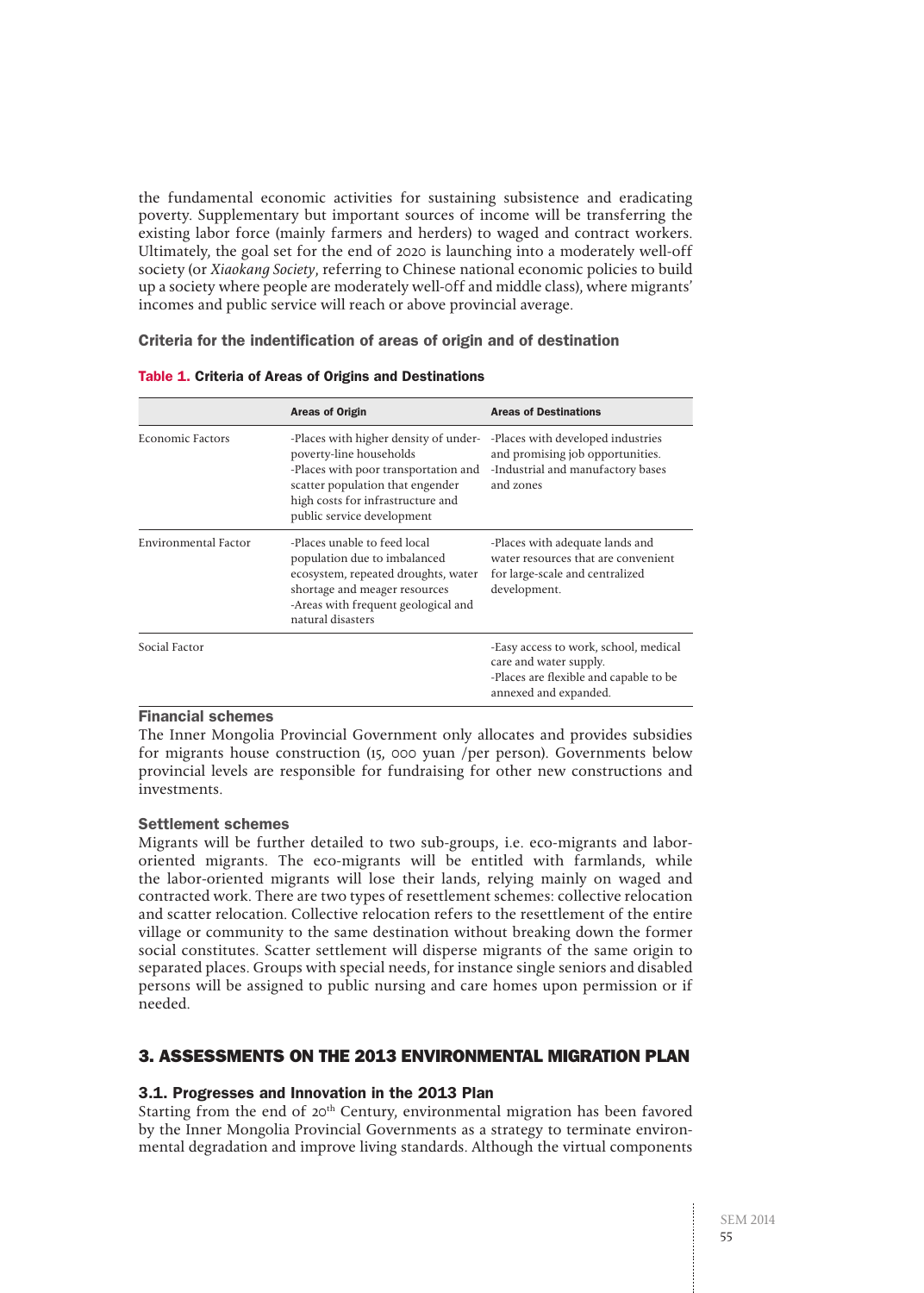remain intact, Provincial Governments have upgraded and updated a number of details in its latest 2013 Plan. In comparison with 2001 version, 2013 Plan evolves to be more explicit, specific and inclusive.

## Diversified Financing Mechanisms

Among various interventions to tackle environmental deterioration, environmental migration is one of the most expensive solutions that require tremendous capital investments. According to government, 2013 environmental migration will require an 18.98 billion yuan (3.96 billion USD) to construct new houses, develop irrigation and water systems, upscale public service and infrastructures, and the like. The 2013 Plan diversifies and expands sources of finance in many ways. First and foremost, Inner Mongolia Provincial Governments will apply for special grants from the National Development and Reform Commission and Ministry of Finance. Additionally, Provincial Governments will raise money from various sectoral funds or funds of special purposes, for example the Rural Drinking Water Safety Fund, Grain for Green Fund, Farmer Training Fund, Fund of Ethnicity Development, and so on. At the provincial and prefectural levels, complementary and diversified financing methods such as donations and private sponsor are highly recommended.

## Encouragement of Wide Public Participation

One of the major progresses in 2013 Plan is calling for wide-ranged contributions and engagements from public sector, private sector and civil society organizations. Prominently, the role of the private sector is reiterated in the 2013 Plan. Business and enterprises are encouraged to be involved in research and provide recommendations in regards to poverty reduction. Along with governmental agencies and social groups, private actors, particularly state-owned companies and renowned local industries can partner with migrant villages to offer necessary assistance. Governments are required to strengthen cooperation and communication with private sector to ensure employments of migrants. Inner Mongolia also finds creative ways to incentivize engagements of private sectors. For example individual sponsors who donate 0.5 million yuan or above, and enterprise sponsors donate 1 million yuan or above will be endowed with naming rights, which means that the new villages or buildings can be named after individual contributors or enterprise.

## Measures To Empower Migrants and Increase Self-Resilience

Highlighting the role of empowerment is an innovative addition to the 2013 Plan. This new environmental migration principle aims to enhance the resilience and development capacities of migrants. Governments will activate resources to reinforce the provision of practical trainings on farming, livestock breeding and other vocation skills to affected migrants. Vocational schools are also encouraged to admit more migrants.

## Creation Of Special Inspection and Supervision Team

The implementation of environmental migration relies on cooperation and compliance of governments below provincial level, who may deviate from the roadmaps designed by the Provincial Governments. The new version of 2013 Plan has realized the importance of regular and continuous assessment on the performance of lower governments. Therefore the Provincial Government creates an inspection and supervision team represented by the Provincial Party Commission, Provincial Bureau of Agriculture and Animal Husbandry, Provincial Reform and Development Commission and Provincial Office of Poverty Alleviation. This team will regularly inspect the process of migration and poverty reduction, assess and validate all related work at the end of each year. Based on the results of the annual assessment, tasks and budget allocation for the following year may be subject to adjustment.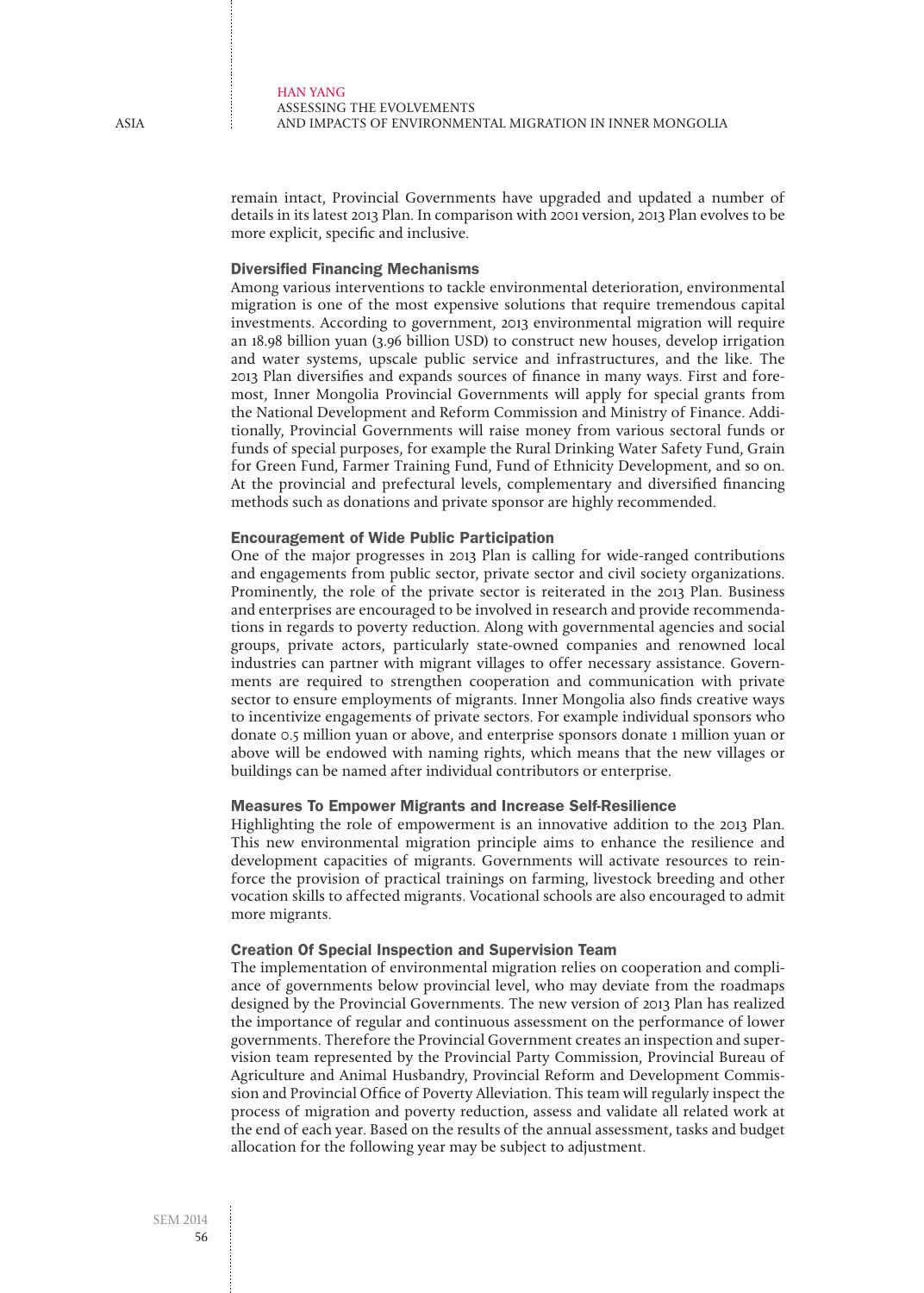## Stricter Management and Supervision on Funds

Environmental migration involves 18.98 billions yuan budget, which is an enormous number and also directly affects the lives and well-beings of migrants. The Inner Mongolia government tightens its control on fund management to prevent misappropriation, delay, suspension and other unwarranted uses. The budgets allocated for environmental migration will be managed and audited in special accounts to guarantee that all of the funds are used for their intended purposes.

## 3.2. Impact Assessments of Environmental Migration

The complexity and magnitude of environmental migration, in conjunction with the unique social contexts of Inner Mongolia affect the society, economy, environment and indigenous people in many different aspects. In order to collect recent first-hand opinions from migrants, affected groups and other residents in Inner Mongolia, questionnaires were designed and distributed to collect qualitative information from the ground (Figure 4). In total, nine responses were collected from Inner Mongolia. Among those 9 responses, two respondents are migrants who experienced resettlement by themselves. The others are Inner Mongolia residents or environmental engineers who are aware of the problems and benefits involved in environmental migration. Considering the huge scale of previous and ongoing environmental migration, the survey samples collected are inadequate to depict a complete picture on the overall impacts. In order to overcome this limitation, I selected 2 case study sites based on two migrants' current residencies in Darhan Muminghan and Urad Zhongqi, as well as the third case study in Wansheng village because of the availability of background information. The locations of the three case study sites are shown in Figure 5.

The assessments were conducted by examining pre- and post-changes occurred in economic, social and environmental pillars. The information provided by Darhan Muminghan and Urad Zhongqi was used for economic impact assessments. Sociocultural impact was carried out for Wansheng village. Environmental assessments were applied to the entire Inner Mongolian region, complemented with limited volume of information gathered from questionnaires. The structure of impact assessment is in Figure 6.



#### Figure 4. Samples of Collected Questionnaires Figure 5. Location of the Three Cast Study Sites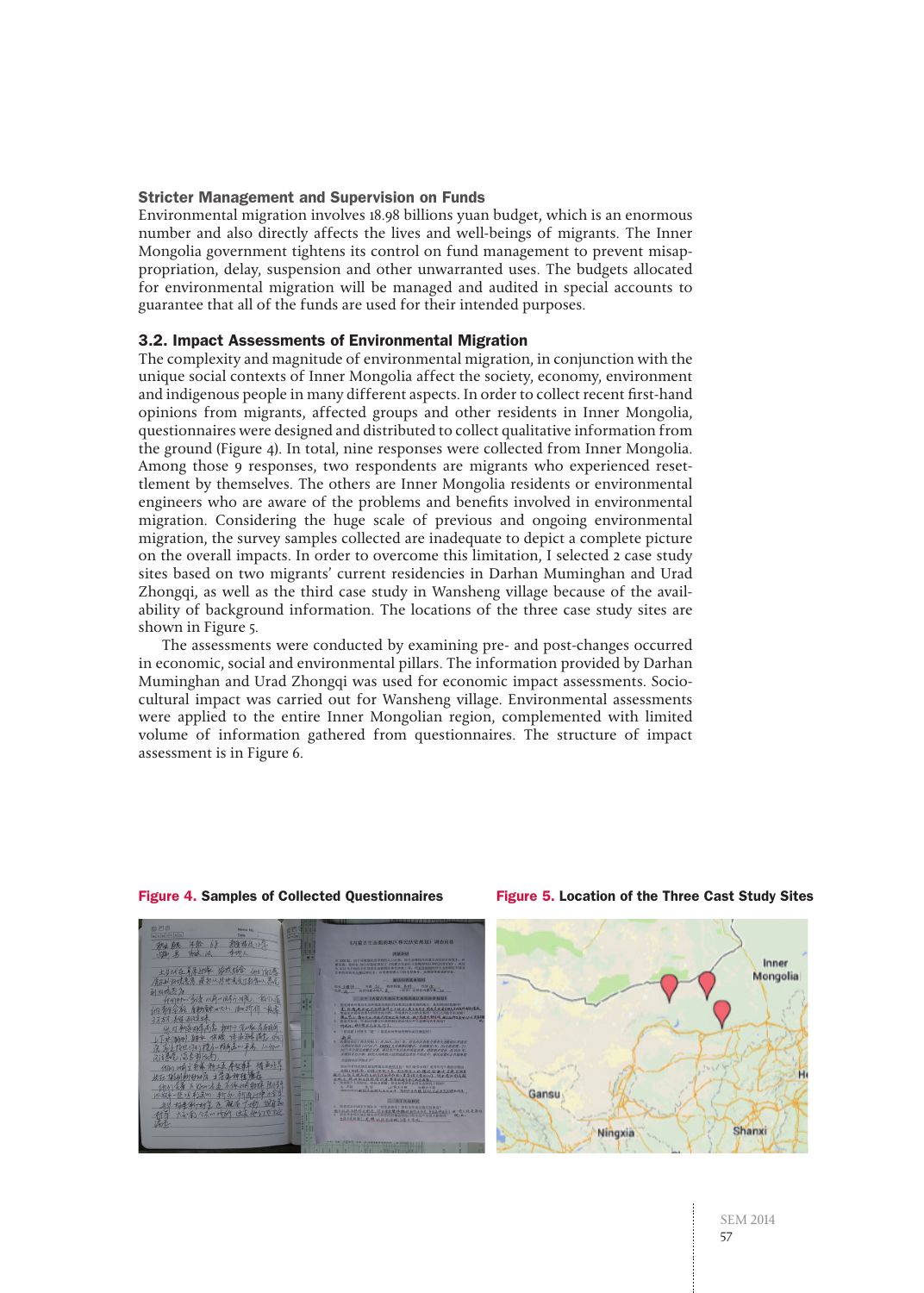

Source: Author, 2014.

## 3.1 Economic Impacts

Binding environmental rehabilitation with poverty reduction, environmental migration in Inner Mongolia takes place along with labor force transferring and structural adjustments that will bring about fundamental economic changes. Before migration, traditional farming and nomadic herding constitute major economic activities and income sources for both herders and rural residents. Following the enactment of Grain for Green Project and environmental migration projects, the extent and scale of farming and grazing are strictly tightened. Limited by decreasing farmlands, cash crops and high-yield agricultural productions are favored by local governments to achieve income-boosting goals. Former herders assigned little or no farmlands after migration are incentivized to breed caged livestock or transform to farmers and workers. Due to the scarcity and low-quality of farmlands, considerate amounts of former farmers and former herders are converted to labor workers relying on employments in adjacent cities or industrial zones. Changes in production practice have resulted in diverse impacts influenced by wide range of factors, including profession (famer or herder) before migration, ethnicities, genders and ages. In view of dissimilarities, it is unwise to generalize migration-induced economic impacts. Case-by-case and village-by-village study is more appropriate to analyze economic changes at lower levels focusing on affected individuals.

Dasheng village in Urad Zhongqi is a migrant settlement where residents have been relocated from the periphery of degraded grasslands and drying farmlands. Before migration, they were wither farmers or nomadic herders. After migrating to Dasheng village, villagers mainly depend on sunflowers and corn growing. Sunflowers are cash-generating crops for trading in markets, and corns are used to produce food. The average household income is 30,000 yuan per year for migrants, which is 3 times higher than their 10,000 yuan average annual income before migration. Similar changes are taking place in Darhan Muminggan migrant village where each household is provided with, on average, 1.3 hectares of farmlands. Prior to migration**,** the average annual household income produced from farming is below 10,000 yuan as opposed to a post-migration's 25,000 yuan annual income made from crop growing. But this positive change only occurs for migrants who are used to be farmers before migration.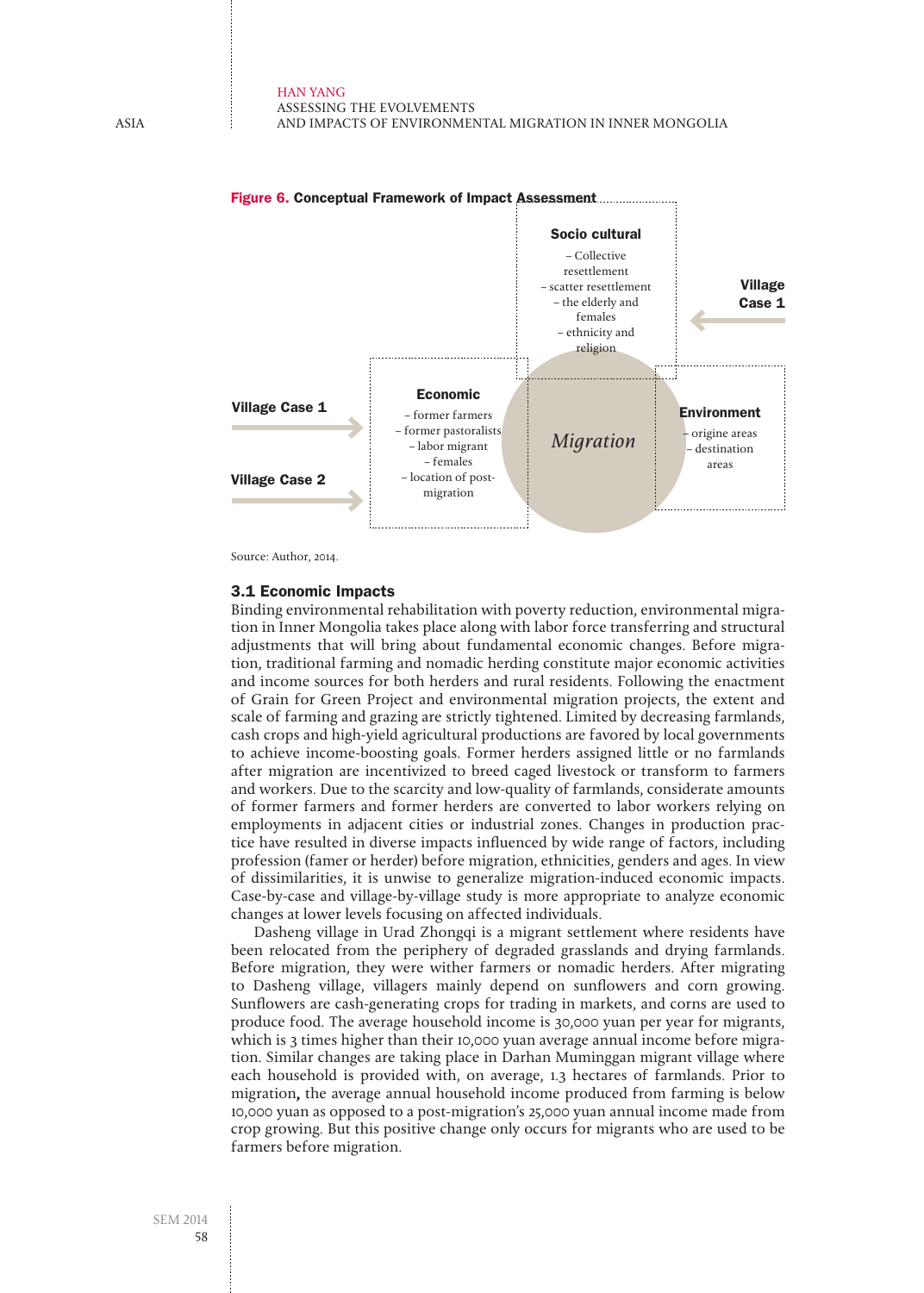It is crucial to clarify that income variation is different between former farmers and former herders who are currently living in the same places in Darhan Muninggan. After migration, it is impossible for former pastoralists to continue their herding life. Instead, they are allotted with farmlands and encouraged to raise caged animals. Migrant families, who lived on herding prior to migration, experience the drops of average annual income, from 40,000 yuan to 10,000 yuan after migration. Lacking in skills and experience in raising caged cattle or farming are considered as major reason of former herders' post-migration economic retrogress according to answers from questionnaires.

In addition to cash crop-based farming and husbandry, employments produced from factories and big farms are officially identified as important means to generate additional incomes. However, the reality is that migrant villages in Darhan Muminggan are not very close to big factories, consequently only a small amount of male migrants manage to find jobs in factories. Most migrants live on sheep raising or occasionally employed by big farms to grow potatoes or shear sheep. In migrant village of Darhan Muminggan, income from employment only accounts for 7,000 yuan household/year. In comparison, employment revenue contributes greater to annual income in Urad Zhongqi that equals to 15,000 to 20,000 yuan household/ year. The gap of the salary-based income in two case studies arises from proximity to factories and big farms. Migrant villages in Urad Zhognqi have easy access to big industrial parks, and thus half of migrants, irrespective of gender, are eligible to be hired as workers to expand their incomes. Summary of income changes is listed in Table 2 Comparison of Incomes Before and After Migration (Author 2014).

| <b>Pre-migration</b> |                | <b>Post-migration</b> |                      |             | <b>Income Change</b> |
|----------------------|----------------|-----------------------|----------------------|-------------|----------------------|
| Economic<br>activity | Income         | Farming               | Livestock<br>Raising | Employment  |                      |
| Farming              | 10000          | 30000                 |                      | 15000-20000 | Increase             |
| Pastor herding       | $\overline{a}$ | ۰                     | $\overline{a}$       | -           | $\qquad \qquad$      |
| Farming              | <10000         | 25000                 |                      | 7000        | Increase             |
| Pastor herding       | 40000          |                       | 10000                |             | Decrease             |
|                      |                |                       |                      |             |                      |

#### Table 2. Comparison of Incomes Before and After Migration

Income : yuan,

It is worthy to point out that there are gender and ethnicity disparities with respects to employment opportunities. In Darhan Muminggan, only a minority of males succeeds in finding jobs in adjacent industries due to limited vacancies. Instead, both female and males can easily find employment opportunities in nearby factories and farms for Urad Zhongqi migrant village residents. Additionally, former ethnic pastoralists face more difficulties to be hired as contracted worker due to language barrier. Most of former nomadic pastoralists speak only Mongolia dialects and have poor command of mandarin.

Unequal income changes and surging living expenses are common difficulties for all migrants. As described in the questionnaires that those migrants are used to lead a simple but self-sufficient life. Overwhelming majority of them are originally from rural villages and grasslands. Farming, herding and other agricultural productions were inexpensive in the past because there is no need to buy commercial inputs or livelihood materials After migration, the costs of fertilizers, seeds, irrigation, fodders and other inputs for farming and husbandry are significantly higher. Former nomadic herders, after migration, have to spend extra money to build animal shelters for caged livestock breeding. In migrants' former residential villages, they never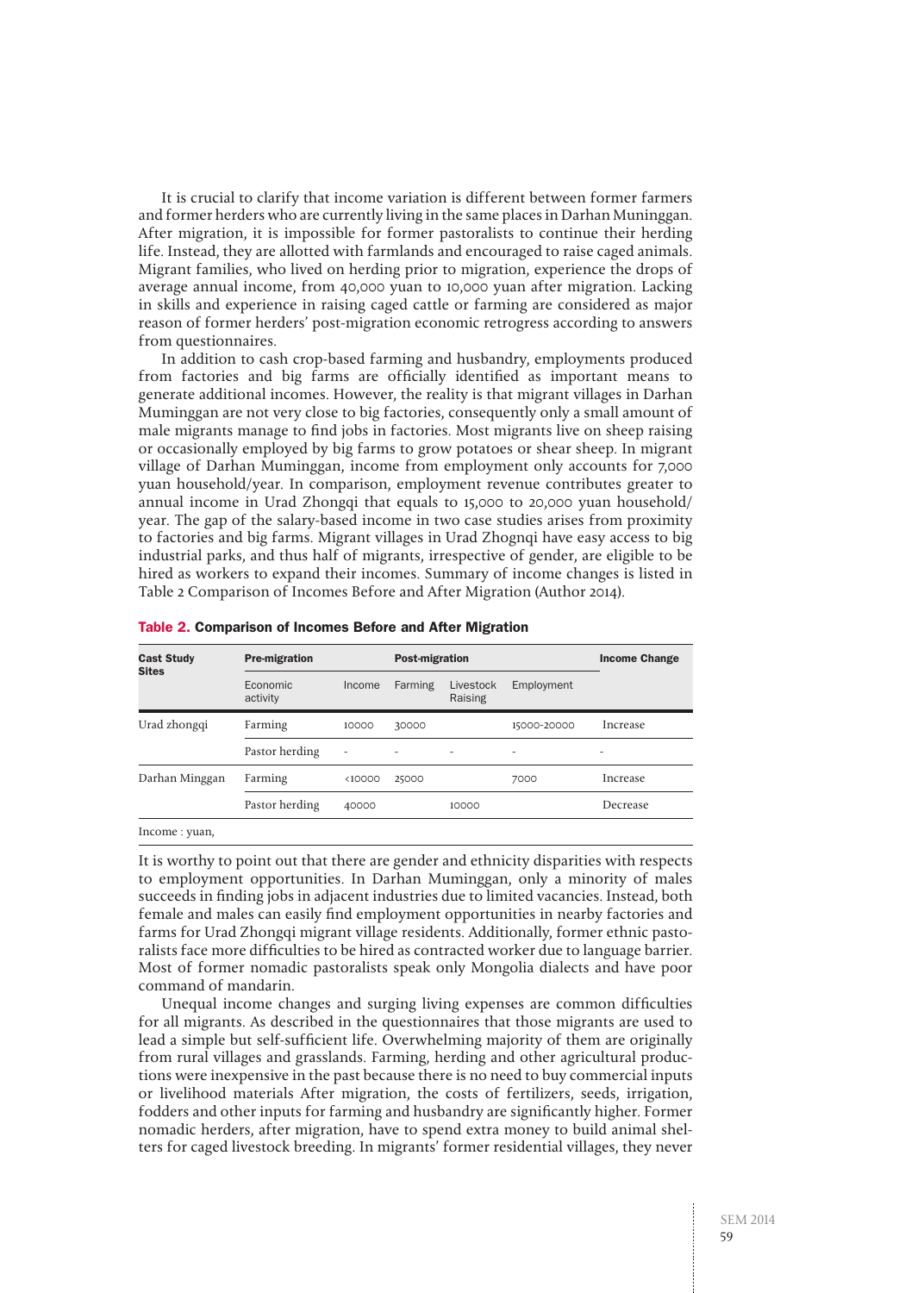pay for water bills because they dig water from wells or use village-owned free water facilities. However, centralized water supply system in new migrant villages adds up water and electricity expenses.

#### 3.2. Socio-cultural Impacts

Socio- cultural impacts in terms of social networks, community culture and rituals are analyzed by using case study site of Wansheng village. The assessments aim for examining changes with respects to social networks, community culture, rituals and sense of self-identity.

Wansheng migrant village is a new settlement specially built for migrants from two Daqing Shan mountainous villages: Wan Jiagou and Zhang Fangtang, with a small number of villagers relocated from other villages. Majority of those migrants are Han Chinese who have predominately resided in the mountain for generations, but are forced to leave their homelands due to the reforestation and conservation of Daqing Shan Mountain. When living in mountainous areas, they relied on subsistence family farming. Migration scheme in Wanjiagou is collective relocation that all households are moved to the same host village, while Zhang Fangtang resettlement is in a scatter scheme where villagers are relocated to different destinations., Similar with former herders of Darhan Minggan migration village, migrants in Wansheng settlement complain about declining income in the wake of migration.

Pre-migration, former villagers from Wang Jiagou lived in a very traditional and Chinese manner. The village played the role of a big family where people were closely tied together through well-developed social networks. Each villager and household contributed valuable social capital for other members in provision of emotional bonding, moral support, financial and labor assistance etc. Those intimate connections partially resulted from its isolated location in mountain, but more importantly community spirit and mutual-help are the essences of culture and tradition for rural Han Chinese. Following collective resettlement to Wansheng village, most villagers think their previous social networks continue in new village. Specifically, many villagers feel closer bonds with others as a result of declined income and lifestyle changes. With rigid disposal of income and financial capitals, some villagers attach higher reliance and expectation for financial and physical help from other villagers. In the transition from traditional farming to livestock raising, more frequently villagers resort to neighbors and other villagers for help in terms of knowledge and new skills exchange. For majority of migrants from Wang Jiagou, inter-community relationship are well maintained and even strengthened. Equally important, inter-personal networks and kinships outside migrant village are also enhanced. Because the new village is close to major roads and railways, and thus it is more convenient and less dangerous for migrants to visit relatives and friends living in other places, and vice versa.

The fact that Wansheng village is a mixed settlement housing migrants from various origins proposes both challenges and opportunities concerning social networks. 1 respondent described in the questionnaire that he and his community are not well acquainted with neighbors moved form different origins. They have no chance to improve relationships with other residents due to limited leisure time and public events. The fragmentation of the origins of the migrants and lacking in communication in Wansheng village causes unpleasant feelings and unfriendly atmosphere for some villagers. Interestingly, a interviewee reported different opinions regarding to social network changes. He wrote in the questionnaire that some migrants try to expand their networks by interacting with new neighbors, hoping to learn different life experience and skills.

Elderly villagers face bigger difficulties of adapting to the new life and environment. Lacking in familiarity and attachment with new village can lead to feelings of insecurity. In comparison with their former homes in mountains, the new village is not only bigger in size but also more interactive with the outside world. Therefore,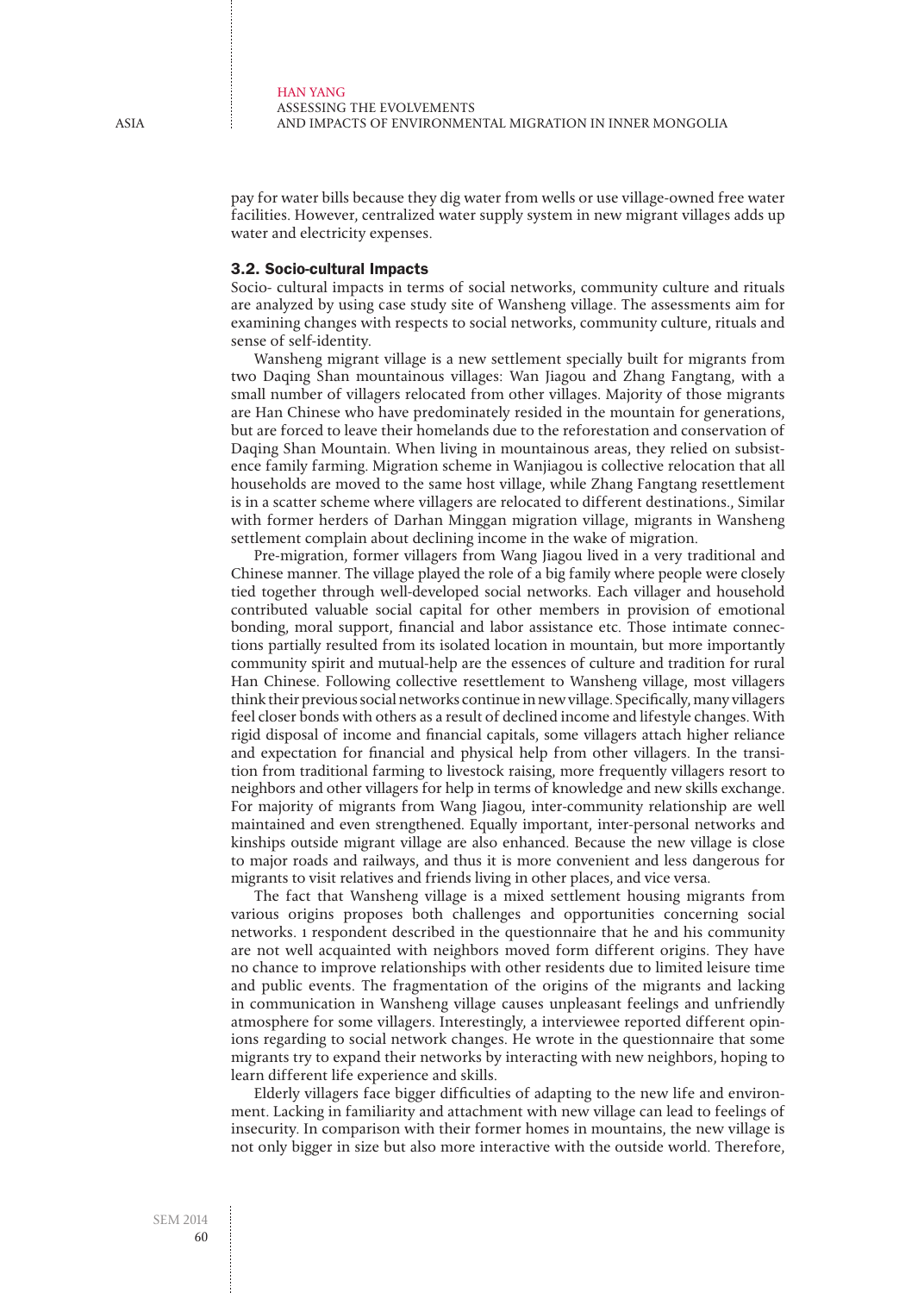some old villagers are skeptical of strangers, visitors and vendors showing up in the village, whom they regard as robbers. Occasionally, the rapid change of lifestyle, living conditions and social networks provoke the feelings of loss of self-identity and self-value especially for the elderly.

Migration also exerts changes to community culture and rituals. In the past, villagers in their hometowns had the custom of celebrating important festivals such as Chinese New Year together by treating each other food and gifts. Wansheng migrant village consists of different groups of people that can dismantle the migrants' traditions of collective celebration. As one respondent wrote in the questionnaire that "Chinese New Year has become less and less interesting and important in new resettlement". (Questionnaire filled by anonymous migrant villager on 24 March 2014 in Hohhot).

Chinese people have the culture of respecting and visiting deceased relatives at graveyards in important holidays. But the new migrant village is far from their old mountainous hometown where the graveyards locate. The long distances to former residencies have radically transformed the ritual of graveyard visiting, with many villagers giving up going back to their former lands to clean graves and pay tributes to the deceased. The cultural change is more radical for ethnic Mongols and herders, who are well-known as "brave race in the horseback". Migration to settlements in semi-urban setting marks the end of the tradition of living nomadic life and herding freely in grasslands. One respondent emotionally commented in the questionnaire "In real sense, those horse riders chasing after big flocks of sheep are no longer the nomadic Mongolia herders. They just showcase their dying life and tradition for tourists." (Questionnaire filled by a migrant villager on 22 March 2014 in Urad Zhongqi)

#### 3.3. Environmental Impacts

Minimizing anthropogenic activities; grazing, farming and extracting natural resources in ecologically fragile zones are major components of environmental migration and ecological rehabilitation. After moving populations out of ecologically fragile zones, grasslands, farmlands and forests that have previously reached carrying capacities are mitigated and restored by replanting, re-nourishing or rehabilitating naturally.

Since the implementation of environmental migration and the Beijing-Tianjin Sand Source Control Project in 2000 in Inner Mongolia, grasslands with salinity, desertification and degradation problems (San Hua) have declined from 1200 km<sup>2</sup> to 733 km2 . Forest and grass covered lands in Inner Mongolia have expanded by 101 km2 . The quantity and quality of grasslands in sand-controlled areas have increased greatly since 2000, with canopy density reaching 0.4 and grass coverage raised from 33% to 65% in Inner Mongolia (Li 2013). In general, the scale and speed of land deterioration in ecologically fragile zones is under control and greatly mitigated. In this aspect, environmental migration and demographic re-distribution exert positive environmental impacts for areas of origins.

A reported 'sounder ecosystem' by official Figure ures partially corresponds to some migrants' narration. Some residents in Wansheng migrant villages described what happened to their old villages. They stated that the mountainous areas they used to live look healthier and livelier than before, and vegetation (grasses, bushes and woods) is denser. In the past, sands and deserts expanded due to deforestation and excessive farming. Today, the encroachments of sands slow down attributing to increased vegetation coverage and reduced human activities.

However, environmental restoration by restricting human activities in pastures, farmlands, forests and mountains is not consistently and fairly enforced. Human rights organizations disclosed the existence of land grabs and mining extractions in grasslands and farmlands, where former residents were relocated out and grazing and destructive activities were banned (SMHRIC 2014).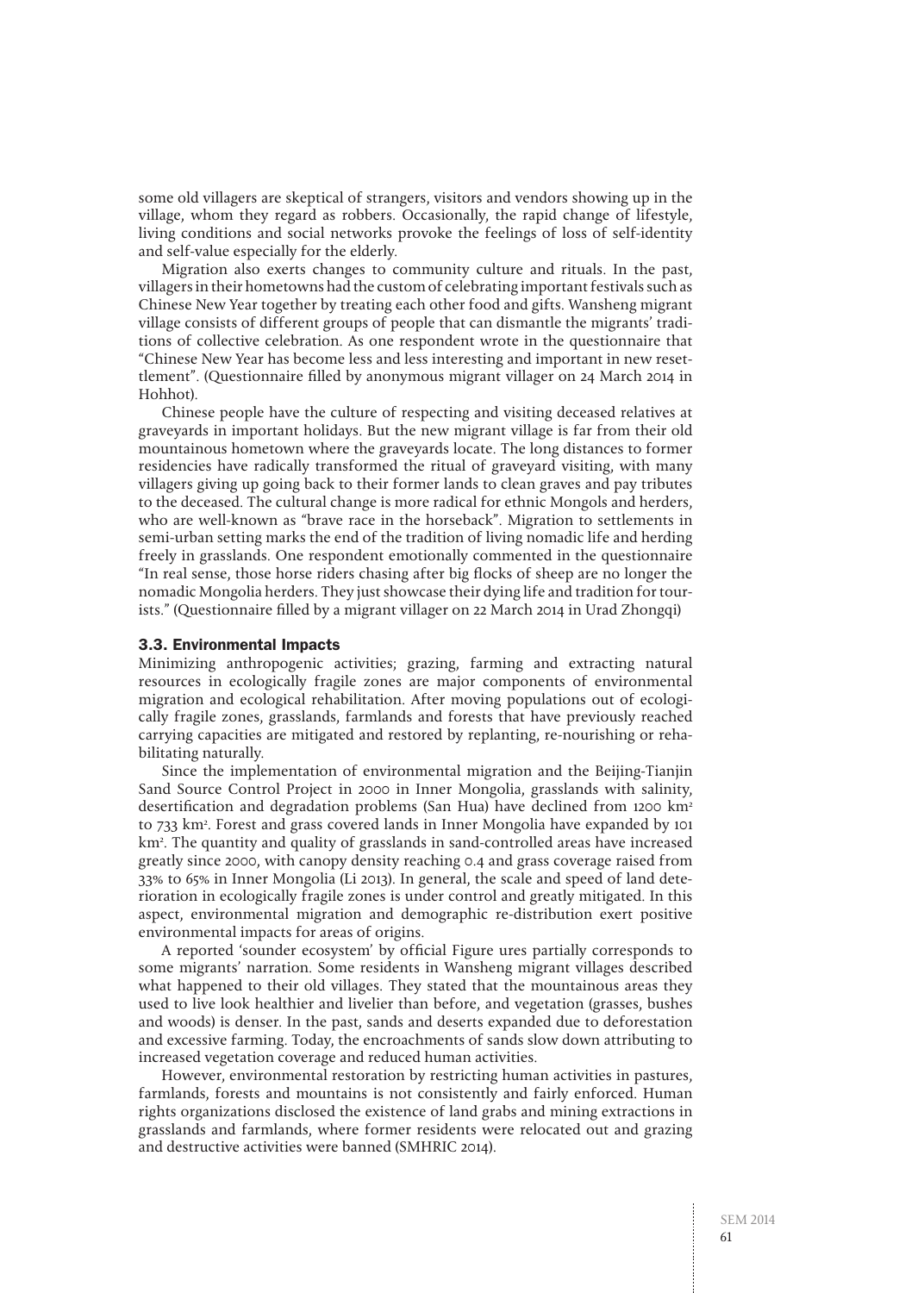Abundance in and accessibility to water and land resources are important criteria in selecting destinations of migration, according to the 2013 Plan. This criteria is important in the sense that ecosystems of destination should be suitable to support the influx of migrants without being damaged. However, big-sized resettlement is possible to ameliorate or aggravate local environments. The most immediate impacts on destination areas are mounting yields of solid wastes and wastewater from households, farming and livestock breeding. The situation is worsened due to absence of solid wastes and wastewater treatment in most rural areas and small towns of China. Although new resettlements are well equipped with electricity, gas, insulation and drainage pipes, lacking in on-site capacity to handle wastes and wastewater can pollute or degrade the eco-system of host places. For instance, increasing numbers of caged cattle in migrant villages produce considerate amounts of feces that in return contaminate the water and lands (Figure 7). Most migrant villages are ill-equipped or incapable to handle waste problems responsibly, they just maintain the practice of dumping wastes in ditches, landfill sites or barren areas nearby the villages.

Figure 7. Milk Cow Breeding Shelters in Migrants Village



Source: Sohu News 2008

Water resource is a long-term constraint in Inner Mongolia. It is more harmful for migrant settlements because rising population in host places lead to ascending water consumption for daily life, husbandry irrigation. Climbing water demands pose challenges for host governments to re-plan and and upgrade water resource management systems.

# 4. Conclusion

The complexity of environmental migration in Inner Mongolia is well represented by the contradictions and fragmentations of impacts happening at both macro and micro levels. In this context, the effectiveness and impacts of environmental migration in Inner Mongolia should be examined and evaluated on general levels and specific cases. Generally speaking, progress has been made with respect to curbed land degradation, recovered vegetation and income growth. However, the impacts of migration on a particular village or a specific group are too varied to reach assured conclusions. Some migrants are better off after migration, for example former farmers who move to Darhan Minggan experience increased incomes due to cash crop cultivation. In contrast, some migrants living in the same village with the betteroff people are exposed to bitter life due to income drop. For instance, former herders who face difficulties to take care of caged cattle or take up farming. Restored ecosystems as a result of environmental migration are stained by speculations or land grabs in ecologically fragile zones that should be left untouched by industrial development. Environmental migration unites people of different backgrounds to share